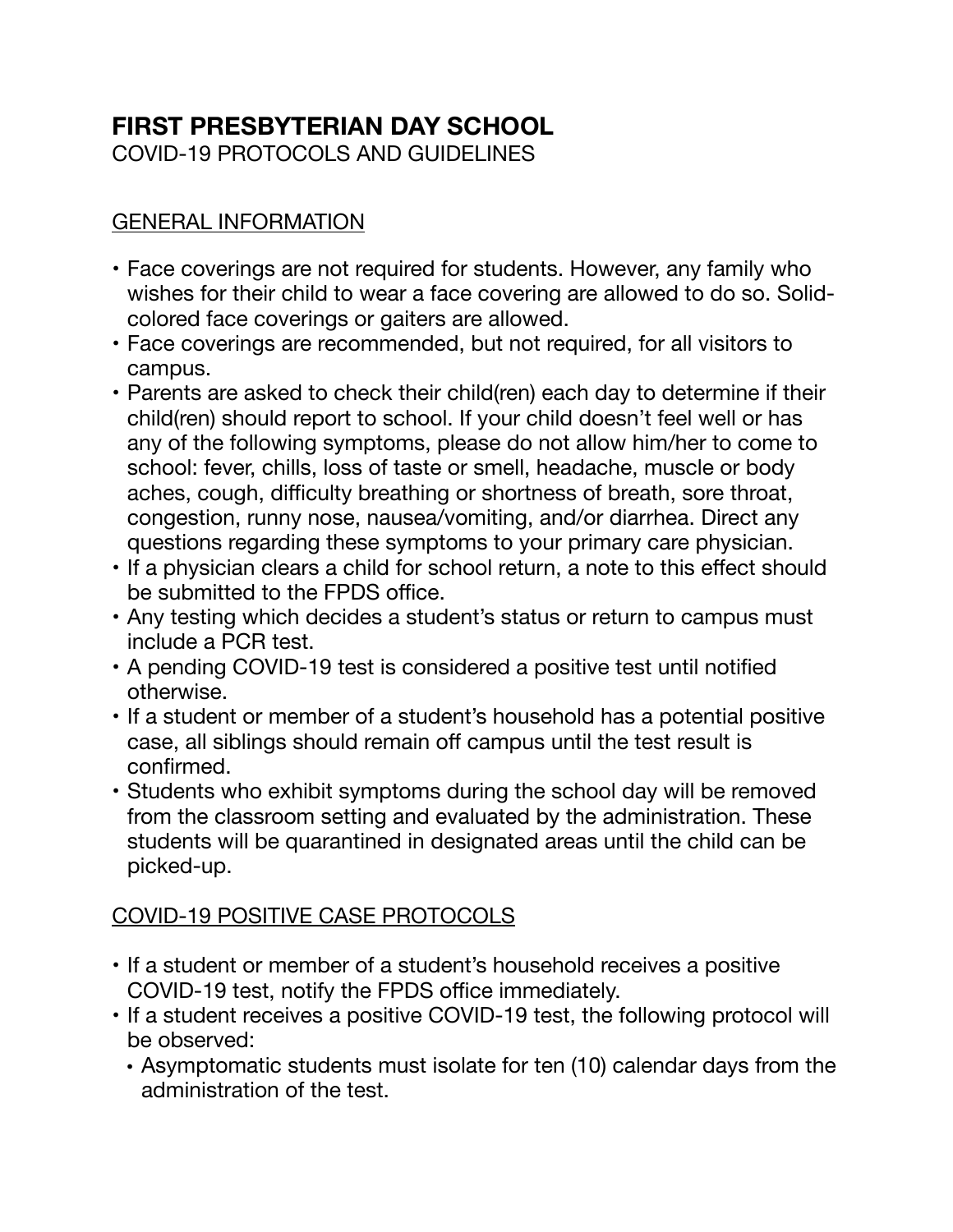- Symptomatic students must isolate for ten (10) calendar days from the date that symptoms first appear AND the student must be fever-free for at least 24 hours (without the aid of a fever-reducing agent) before returning to campus.
- Any student who tests positive will not be allowed to return to school until protocol requirements are met.

# COVID-19 QUARANTINE PROTOCOLS

- Any student who has recovered from a documented case of COVID-19 in the past 90 days, or has completed the full vaccine series, does not require quarantine in any scenario of potential exposure to another infected individual.
- If a household member of a student's family tests positive for COVID-19, the following protocols will be observed:
	- If the student can make arrangements to live separately or maintain strict isolation from the infected family member for ten (10) calendar days AND remains asymptomatic, the student will be allowed to return to campus under the following protocols:
		- Quarantine for ten (10) days and remain asymptomatic, OR
		- Quarantine for seven (7) days and return with a negative test, taken at day five or later of the quarantine.
		- Anyone who chooses option two as listed above should wear a face covering while on campus until the conclusion of the ten (10) day quarantine period.
	- The period of quarantine must begin after the last contact with an infected individual. If the student cannot live separately or maintain strict isolation form an infected family member, the student must quarantine during the ten (10) day period of illness, at which time the student may return under the following protocols:
		- Quarantine for ten (10) days and remain asymptomatic, OR
		- Quarantine for seven (7) days and return with a negative test, taken at day five or later of the quarantine.
		- Anyone who chooses option two as listed above should wear a face covering while on campus until the conclusion of the ten (10) day quarantine period.
- If a student has direct contact or exposure while on campus to a positive COVID-19 case, he/she will be allowed to attend class, but are asked to monitor symptoms daily. Parents should isolate the child and seek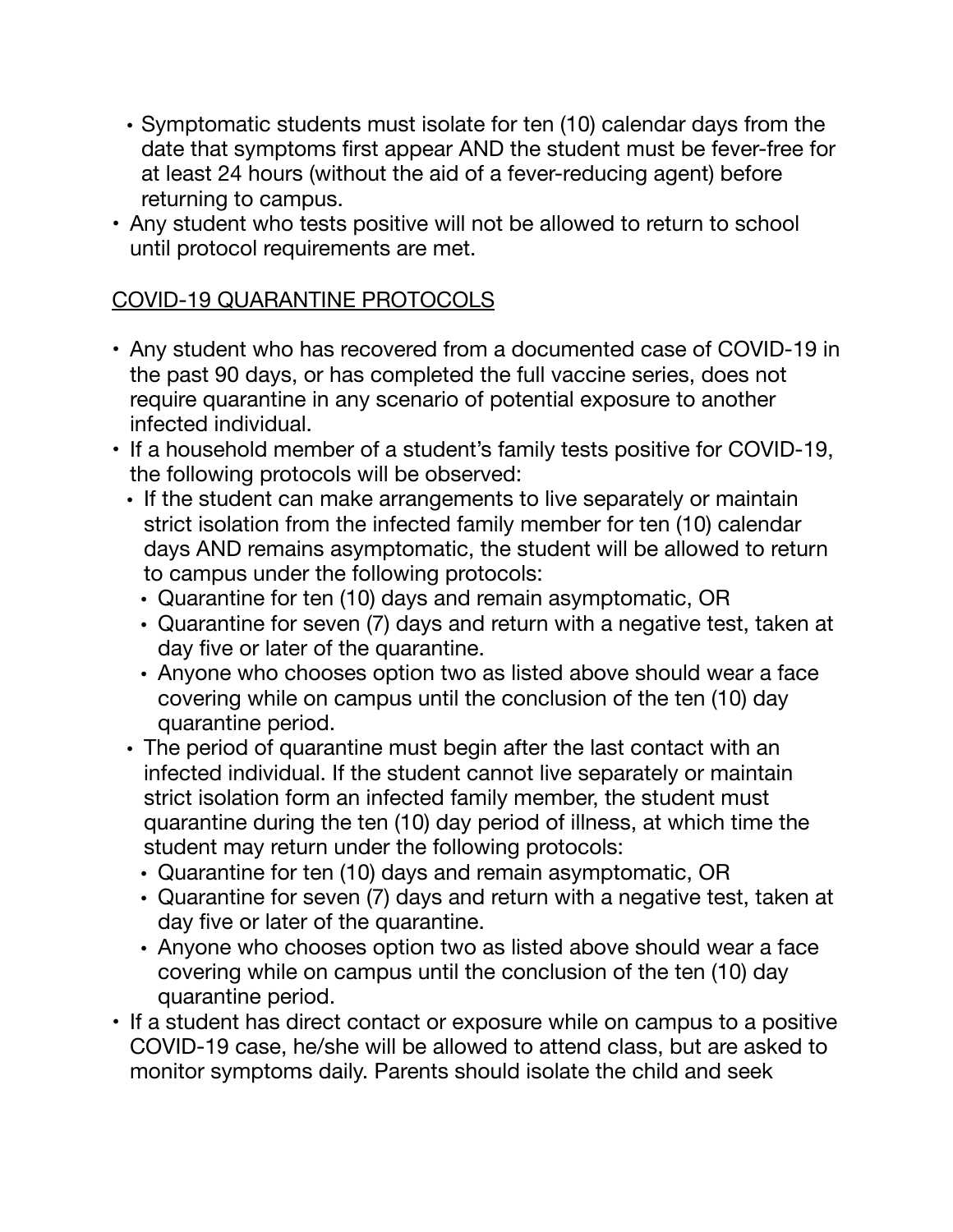medical advice from your primary care physician if any symptoms develop.

# COVID-19 Campus Response

- Needlepoint Bipolar Ionization equipment is installed on all HVAC systems on campus. The technology works by emitting charged ions that target harmful airborne contaminants such as various bacteria, allergens, mold spores, odors, and viruses, including the virus that causes COVID-19. These ions bind to the particles and break down their molecular structure. A recent study by an independent laboratory reported that this system can neutralize the coronavirus with an efficacy of 99.4 percent in 30 minutes.
- SEJ, our cleaning service provider, provides daily disinfecting and sanitizing of all classrooms, restrooms, and all other areas of student use at FPDS.
- Any classroom entered by a confirmed positive case will receive extra cleaning with electrostatic sprayers.
- Teachers sanitize and clean their individual rooms throughout the day.
- Students are encouraged to thoroughly wash their hands with warm water and soap throughout the day. Hand sanitizer is available in the classrooms and throughout the building.

# **Symptoms**

Symptoms of COVID-19 for screening include the following:

- Fever (or a measured temperature equal to or greater than 100.4 degrees Fahrenheit)
- Loss of taste or smell
- Persistent Cough
- Chills
- Fatigue
- Shortness of breath or difficulty breathing
- Muscle or body aches
- Sore throat
- Congestion or runny nose
- Headache
- Nausea, vomiting, diarrhea